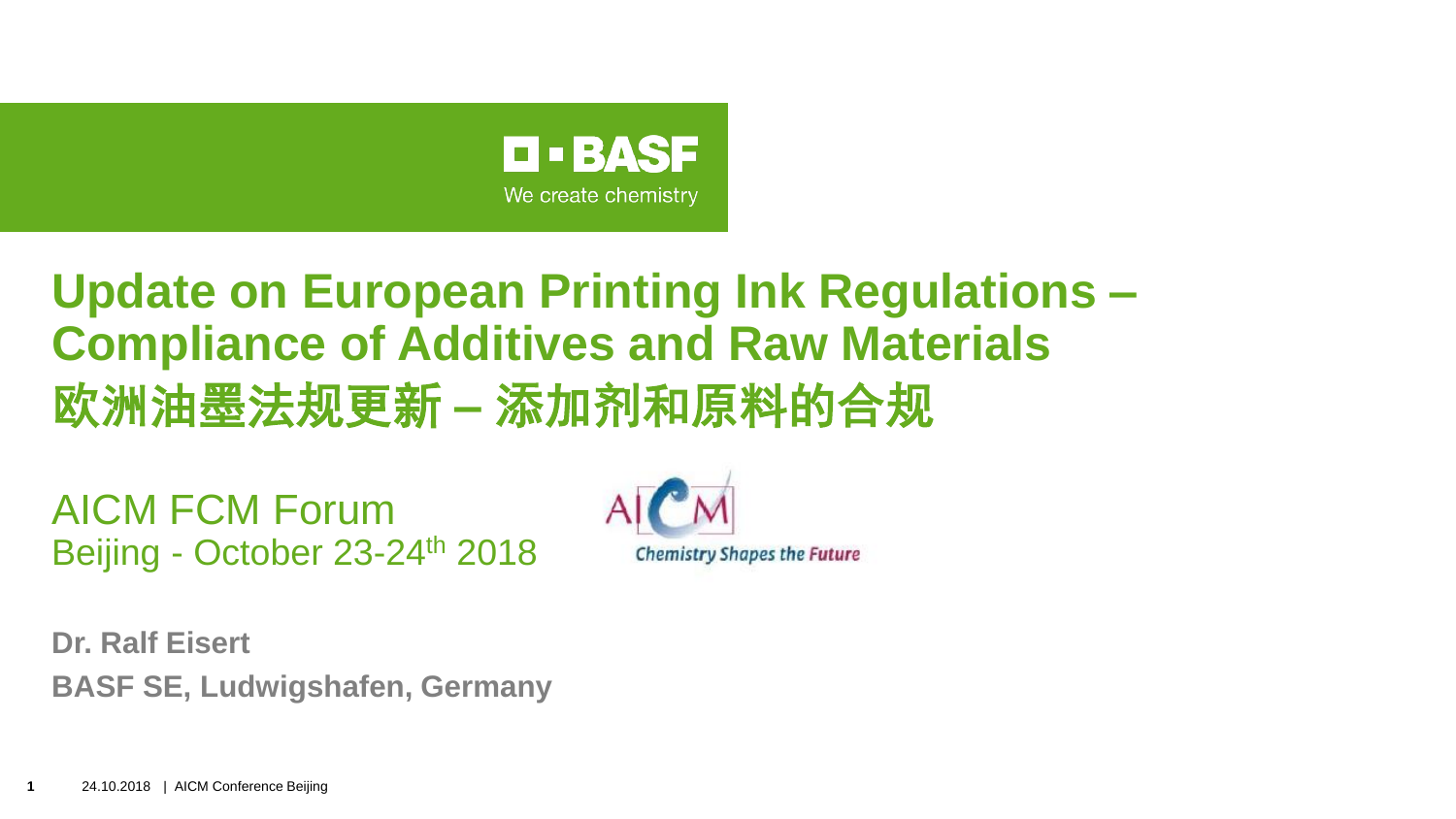## **One Market – One Legislation** 同一个市场 **–** 同一个法规



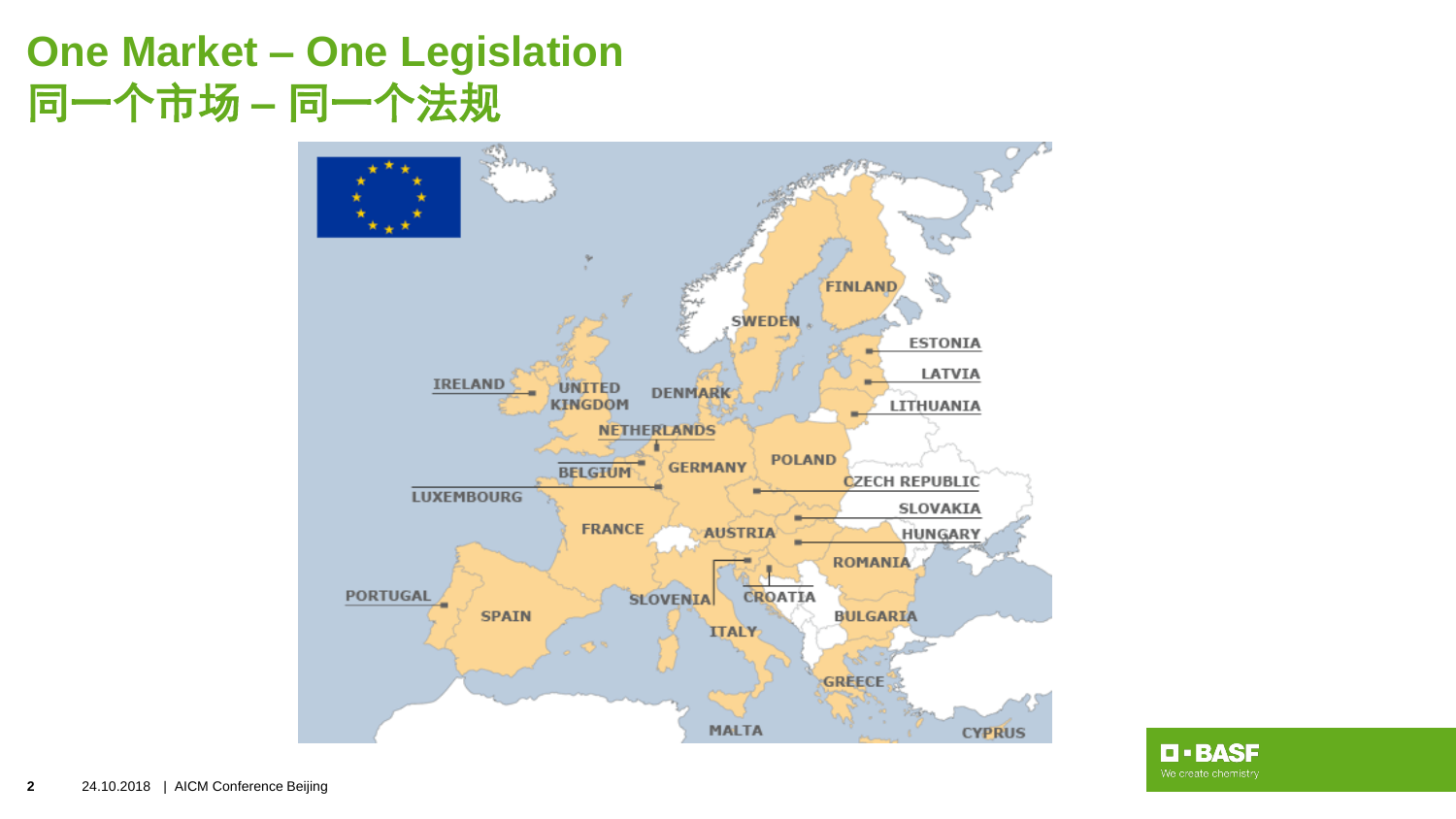# **EU Legislative Overview** 欧盟法规概况



**Glass, Wood, Cork, Textile, Metal, Ion Exchange Resins, Waxes**

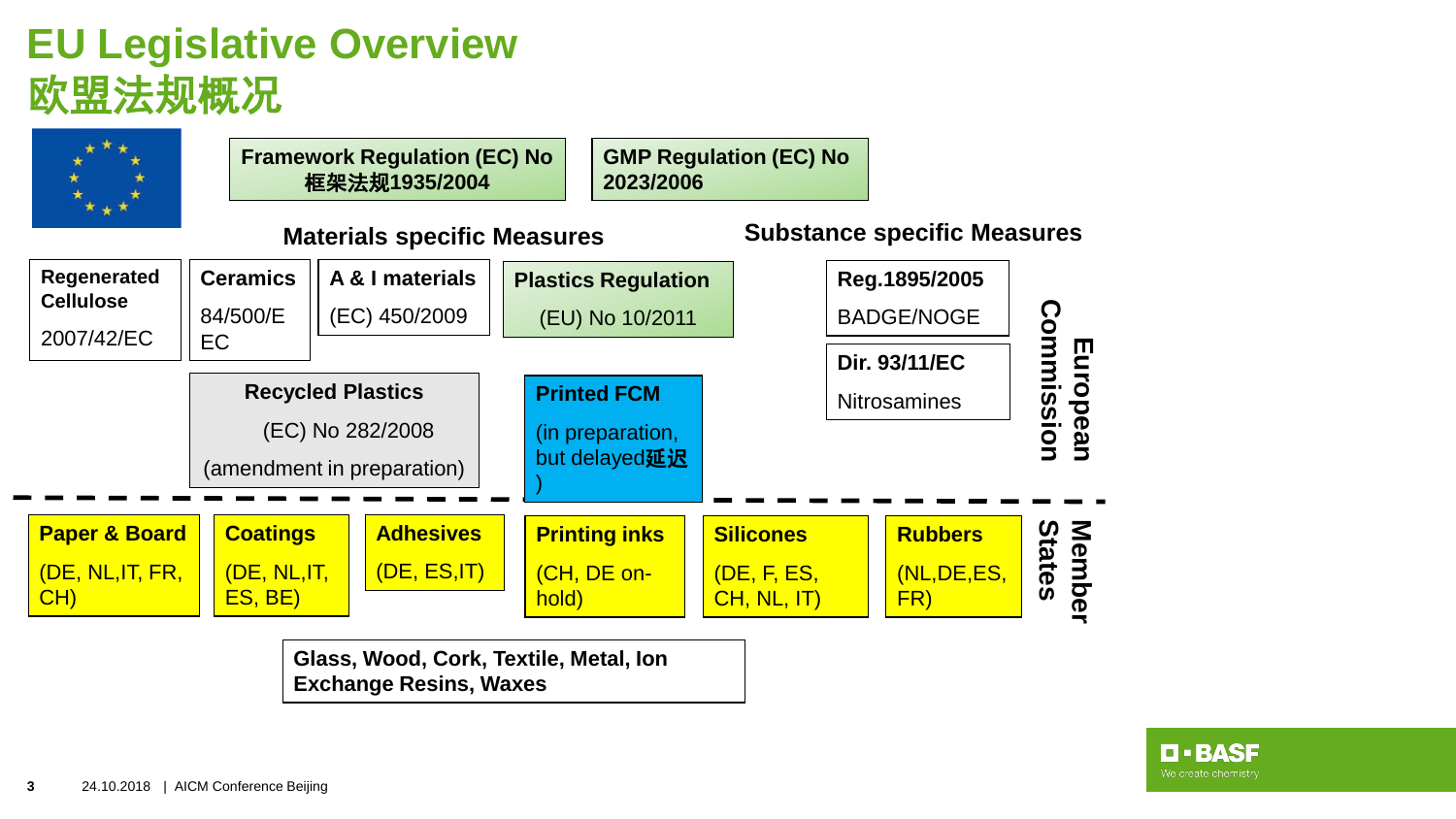### **Global Food Contact Requirements** 全球食品接触法规基本要求

- **General** global requirement: Substances which may migrate into food must not endanger human health 基本要求:迁移到食品中的物质水平不应危害人体健康
	- **EU: Framework Regulation (EC) No 1935/2004, Art.3** 欧盟:框架法规**(EC) No 1935/2004,** 章节**3**
	- US/FDA: Food, Drug and Cosmetics Act, Sec. 402 美国/FDA: 联邦食品、药品和化妆品法,第402节
	- China: Standard GB4806.1 & GB9685-2016, Art. 3.1 中国: 国标GB4806.1 & GB9685-2016, 章节3.1



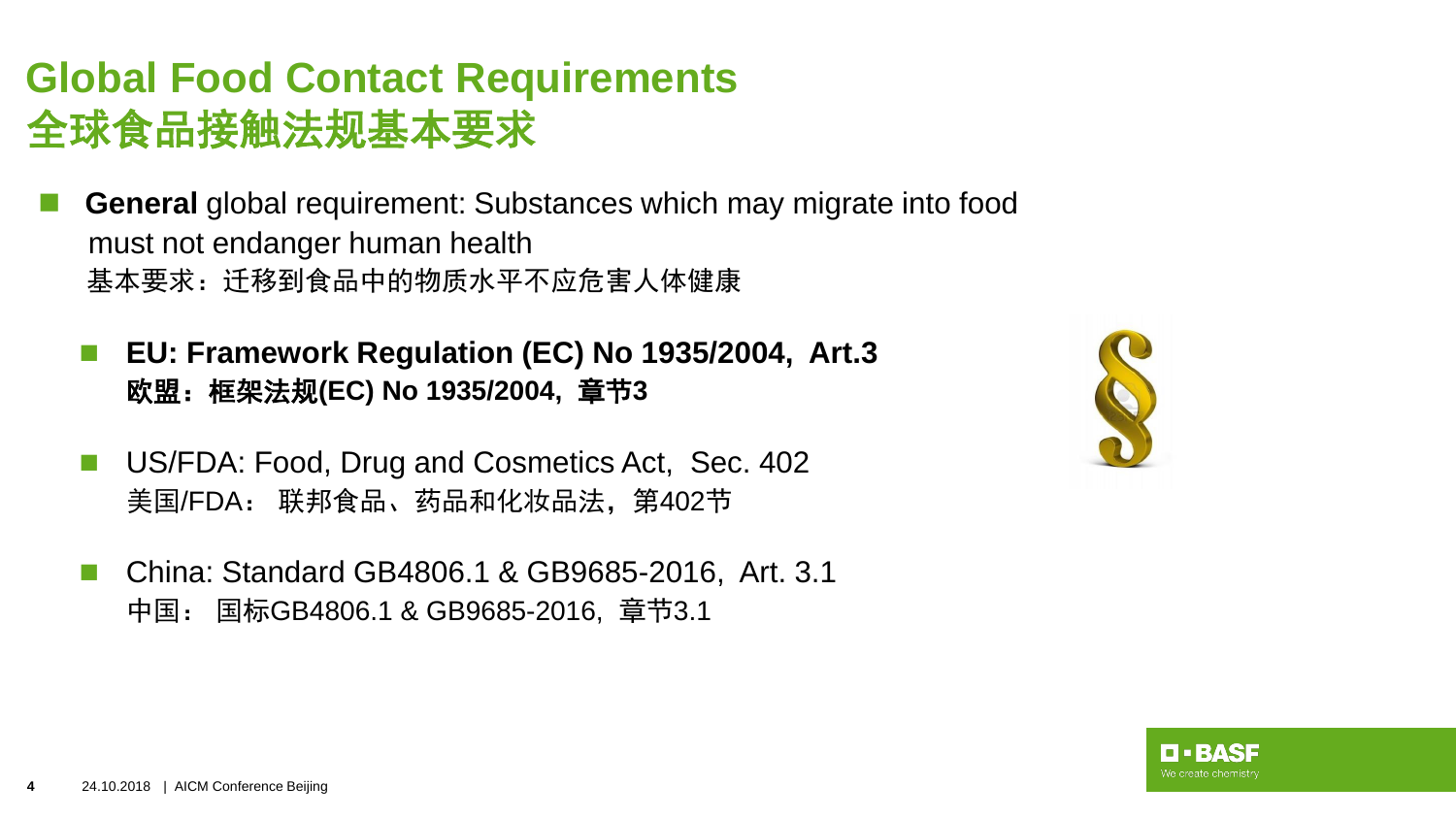# **Good Manufacturing Practice** 良好生产规范 **(GMP) Commission Regulation (EC) No 2013/2006**

附录:对应用于材料和制品非食品接触面 **COMMISSION REGULATION (EC) No 2023/2006 ANNEX** 的印刷油墨的操作要求of 22 December 2006 on good manufacturing practice for materials and articles intended to come into contact with food Detailed rules on good manufacturing practice (Text with EEA relevance) Processes involving the application of printing inks to the non-food contact side of a material or article 1. Printing inks applied to the non food-contact side of materials and articles shall be formulated and/or applied in such a manner that substances from the printed surface are not transferred to the food-contact side: (a) through the substrate or; (b) by set-off in the stack or the reel, in concentrations that lead to levels of the substance in the food which are not in line with the requirements of Article 3 of Regulation (EC) No 1935/2004. 2. Printed materials and articles shall be handled and stored in their finished and semi-finished states in such a manner that substances from the printed surface are not transferred to the food-contact side: (a) through the substrate or;

(b) by set-off in the stack or reel,

in concentrations that lead to levels of the substance in the food which are not in line with the requirements of Article 3 of Regulation (EC) No 1935/2004.

3. The printed surfaces shall not come into direct contact with food.

Official Journal of the European Union

L 384/75

 $EN$ 

29.12.2006

L FRASE We create chemistry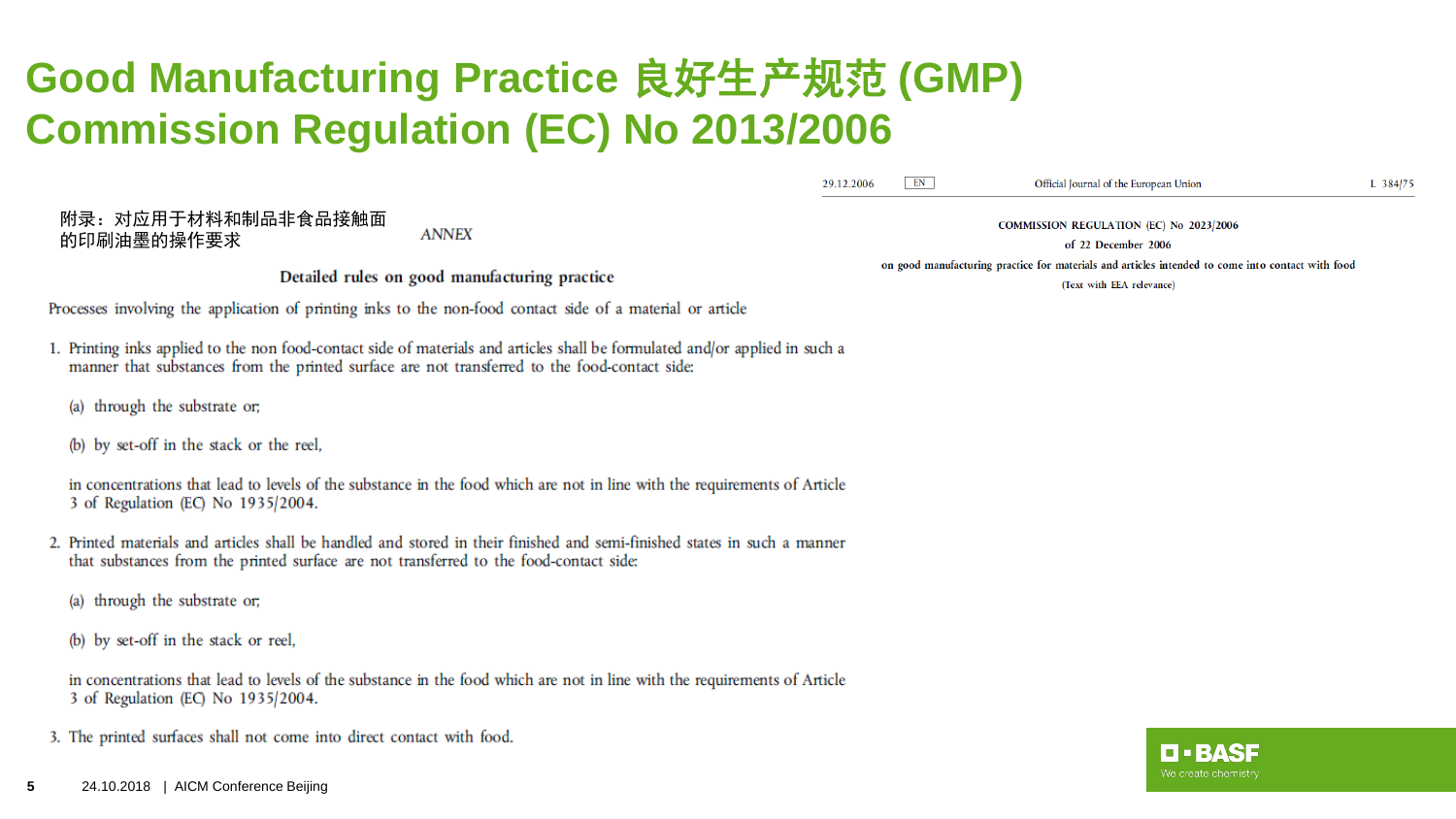# **Risk Assessment Steps** 风险评估步骤

**Risk Assessment of NIAS e.g. Impurities, Reaction- and Degradation Products** 对非有意添加物的风险评估,如:杂质、反应产物和降解产物

**Migration** into food evaluation 迁移评估

Worst case calculation, if not OK experimental testing needed

- **Toxicology** assessment of migrants regarding CMR criteria and 毒理学评估
- **Derive** where applicable Tolerable Daily Intake (TDI) threshold 可推导的每日允许摄入量阈值
- **Verify** restrictions set by Authorities e.g. Primary Aromatic Amines (PAA) <u>验证</u>官方设定的限制
- **Conclude** on tolerable migration into food 总结可接受的迁移量
- **File** Risk Assessment as Supporting Document (SD) 将风险评估存档作为支持文件



RASE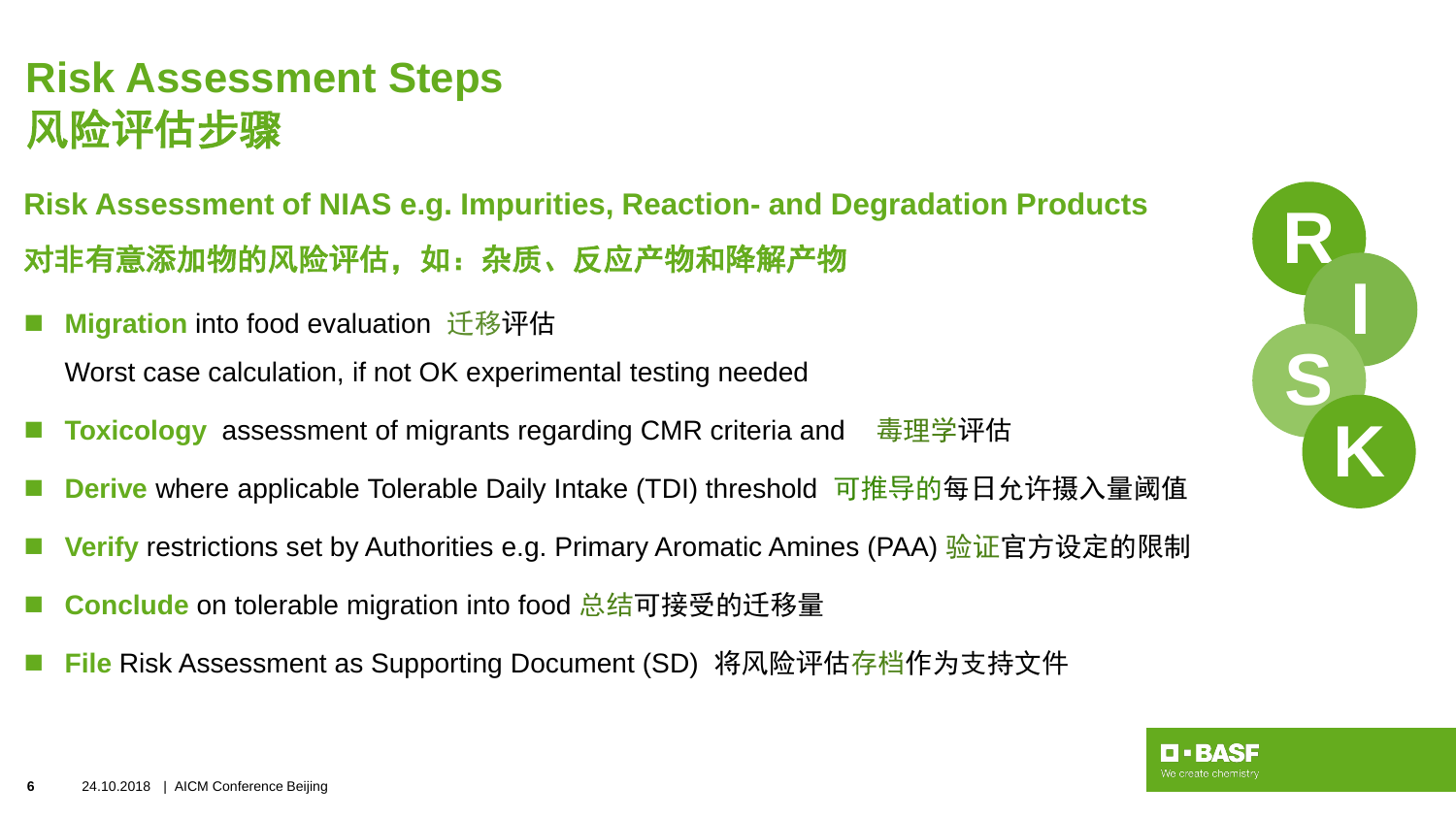## **The Balance of Substances** 物质评估的天平(权衡)



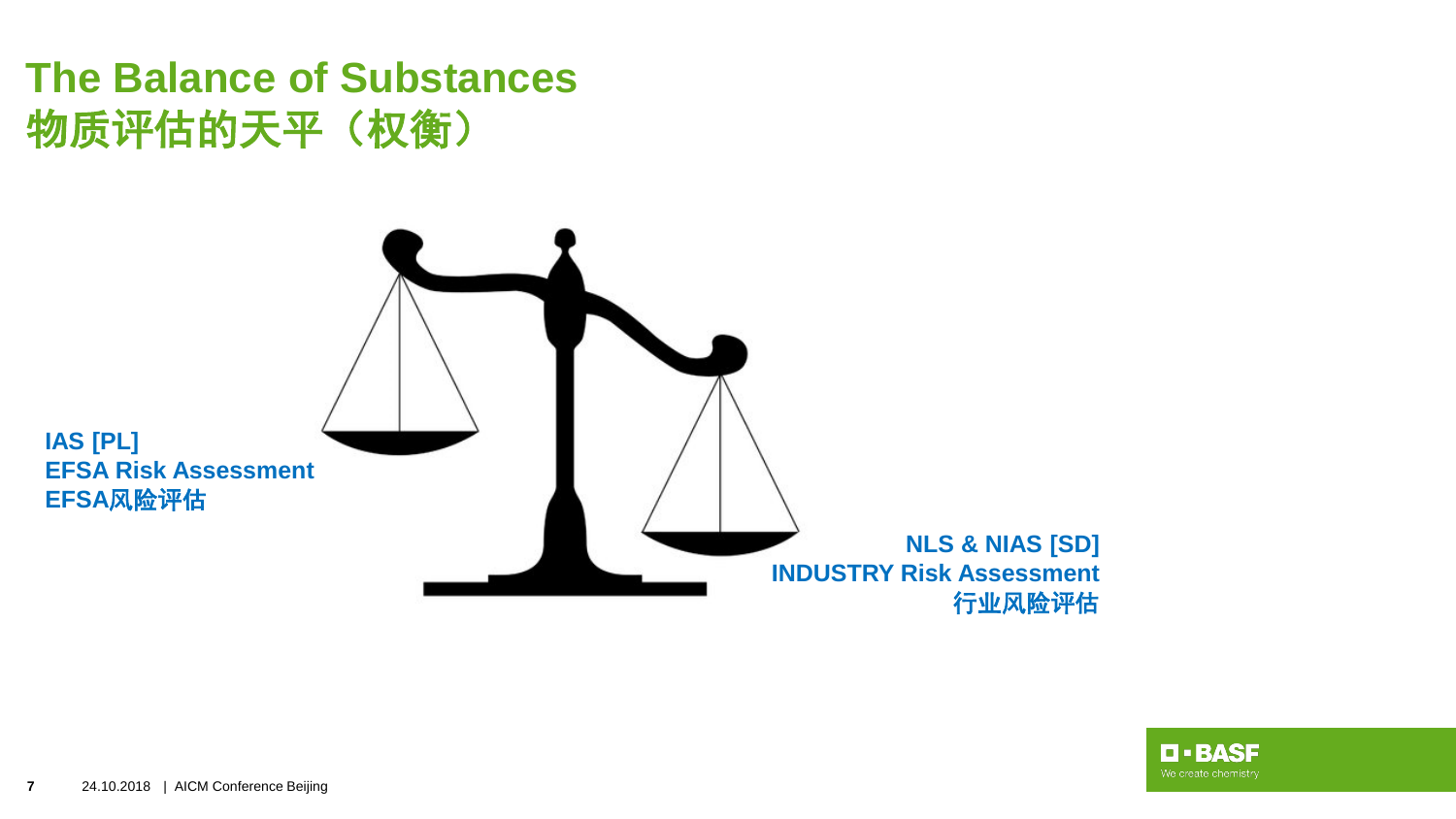# **Toxicological Assessment** 毒理学评估

**General approach to determine the dietary exposure limits for substances:**  判断物质膳食暴露限值的途径:

 Determination of a TDI based on toxicological studies performed on the substance (additives), for NIAS structurally similar substance (read across) can be helpful in particular when their stability is not given or synthesis is not possible. 基于对该物质(添加剂)进行的毒理学研究确定一个TDI,对于NIAS结构相似的物质(交叉 参照)可能会有所帮助,特别是当它们没有给出稳定性或无法合成时。

 If no substance-specific tox data are available, use the Threshold of Toxicological Concern (TTC) concept functions as a basis for assessment (unless exclusion criteria prevent the use of TTC). 如果没有可用的特定物质的毒理学数据,则使用毒理学关注阈值(TTC)概念函数作为评估 的基础(除非排除标准阻止使用TTC)。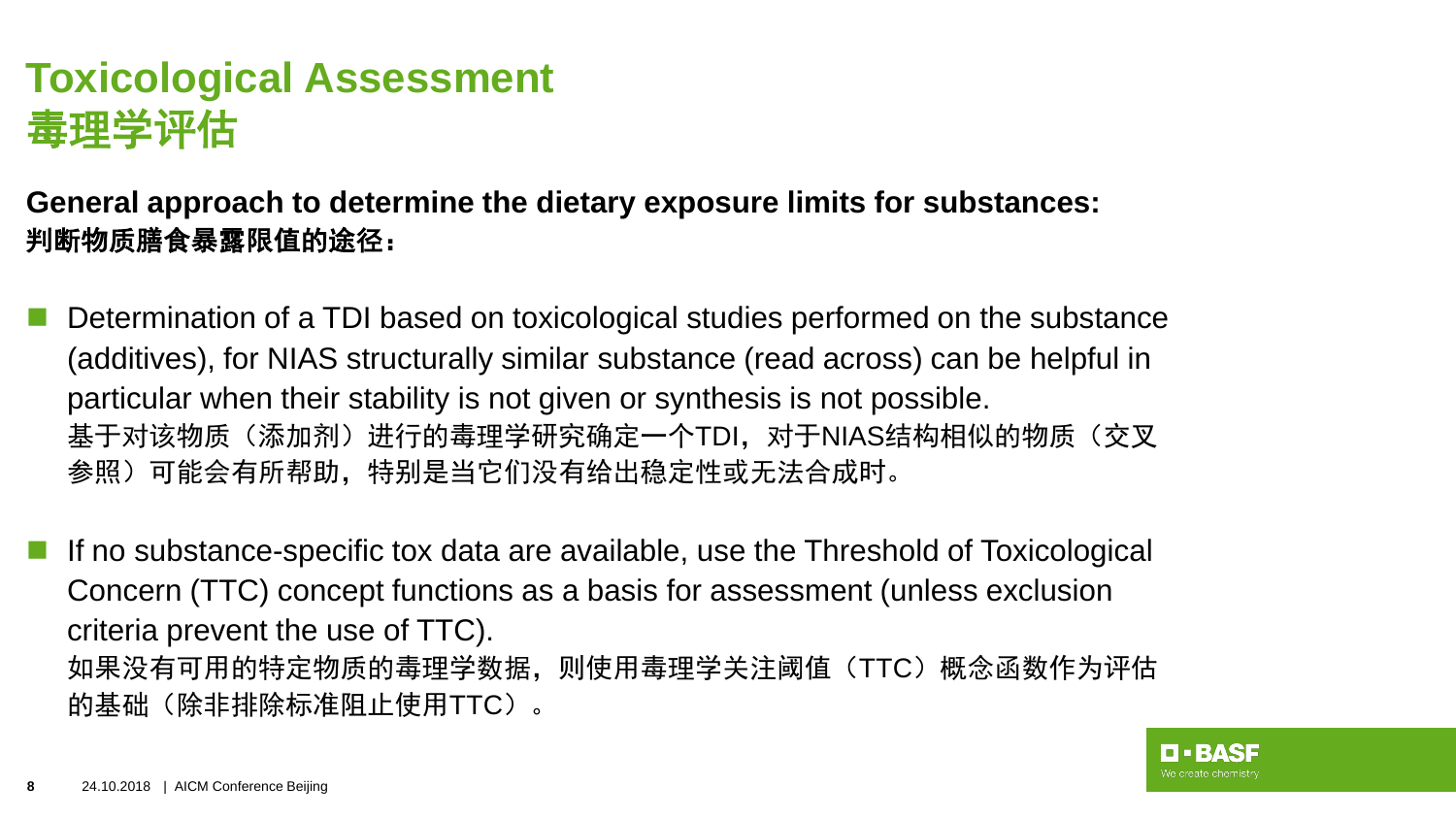# **Example Using the Threshold of Toxicology Concern (TTC) TTC**使用案例

- Non-intentionally added substances (NIAS) with negative genotoxic test results assigned to Cramer Class III with max. TTC exposure limit, and 具有阴性遗传毒性测试结果的NIAS分配给Cramer III类, 最大值为TTC暴露限值
- **In accordance to EFSA** publication about recent developments in the risk assessment (EFSA Journal 2016;14(1):4357, 28 pp. doi:10.2903/j.efsa.2016.4357) 根据EFSA发布的风险评估的最新进展

| <b>Type of TTC</b>                 |                         | <b>TTC Value</b><br>ug/kg b.w./day | <b>TTC Value</b><br>µg/60 kg/day |  |
|------------------------------------|-------------------------|------------------------------------|----------------------------------|--|
| <b>Genotoxic Structural Alert*</b> |                         | 0.0025                             | 0.15                             |  |
| <b>Non Genotoxic**</b>             | <b>Cramer Class III</b> | 1.5                                | 90                               |  |
|                                    | <b>Cramer Class I</b>   | 30                                 | 1800                             |  |

\* Default value \*\* Class specific values EFSA = European Food Safety Authority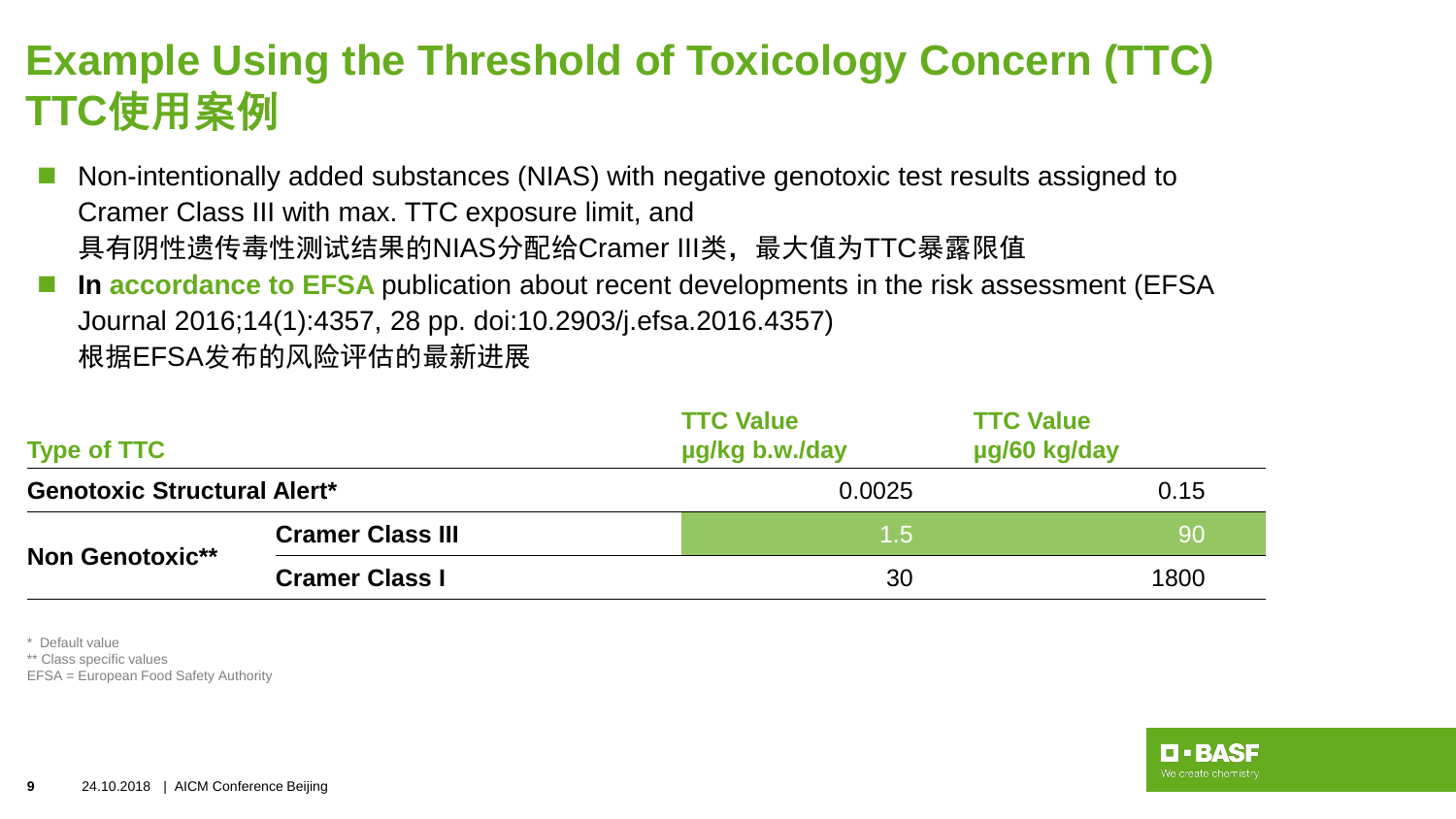# **Risk Assessment Principle** 风险评估原则





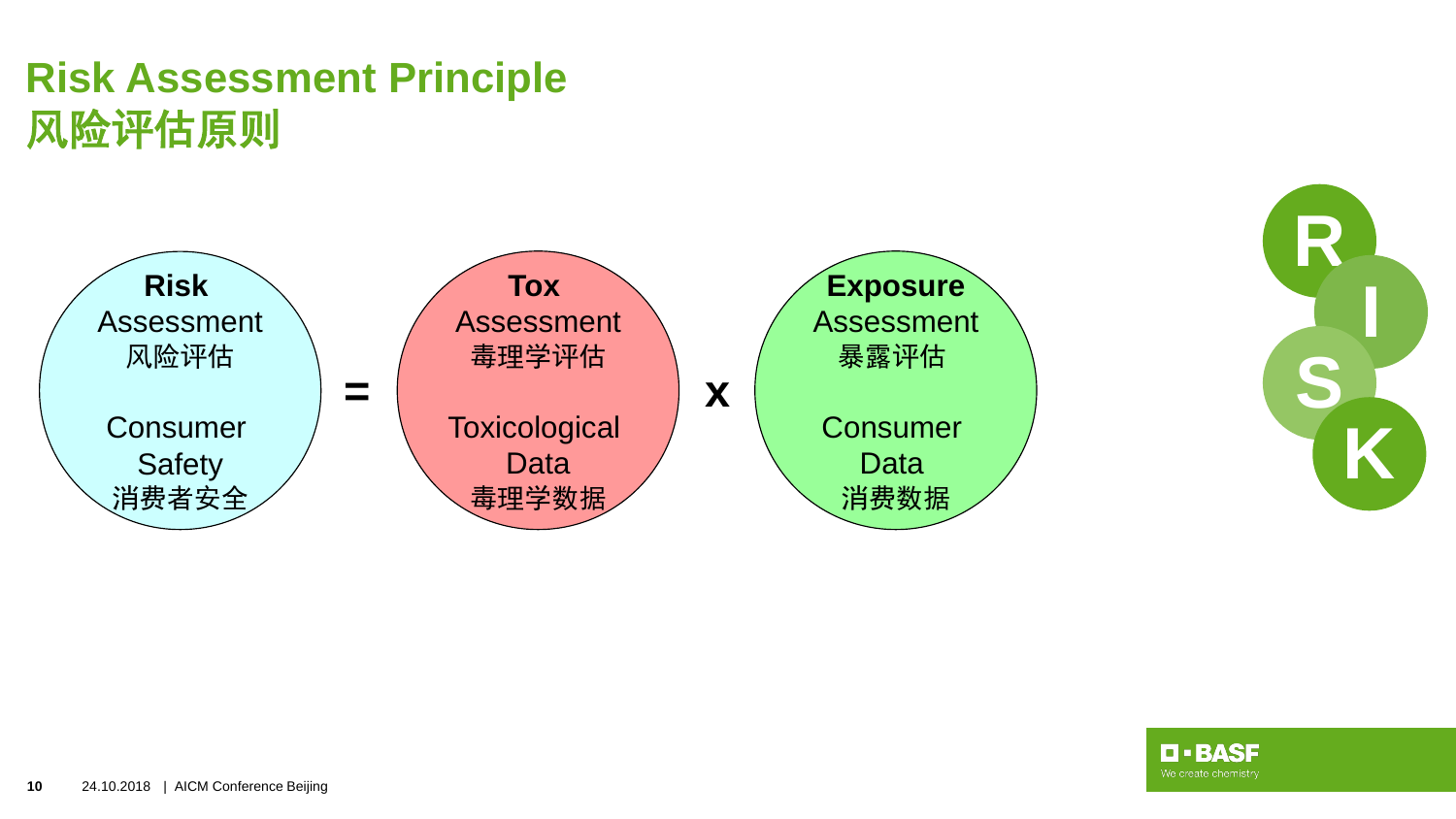#### **EU Food Consumption Data** 欧盟食品消耗量数据 **The EFSA Comprehensive European Food Consumption Database**

Information on food consumption across the European Union (EU) based on national food consumption surveys 数据库信息基于欧盟成员国食品消耗调查



**https://www.efsa.europa.eu/en/foodconsumption/comprehensive-database**



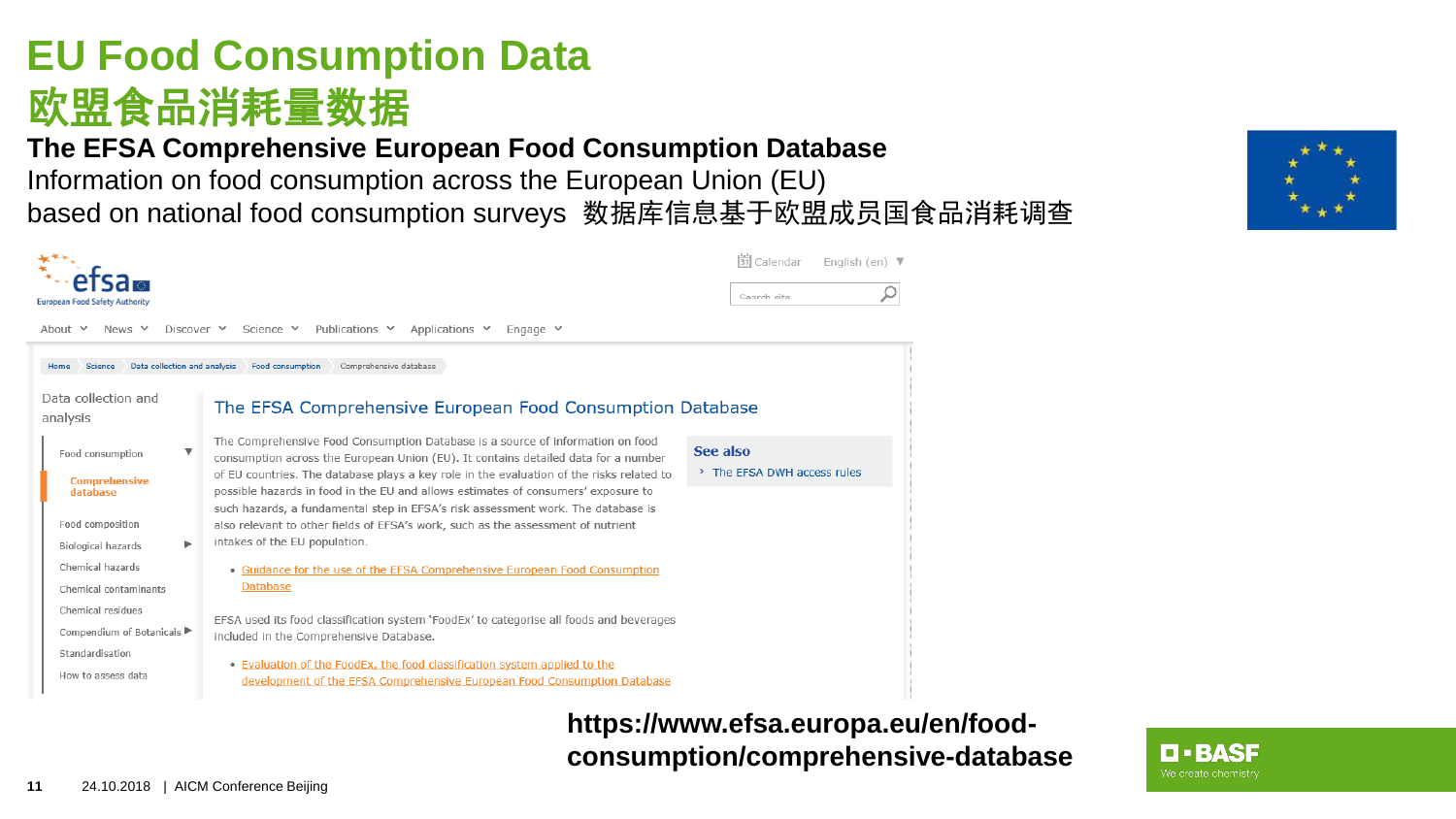# **Cefic-FCA Risk Assessment Guidelines Cefic-FCA** 风险评估指南



**FCA Guidelines on** 

Risk Assessment of non-listed substances (NLS) and non-intentionally added substances (NIAS) under the requirements of Article 3 of the Framework **Regulation (EC) 1935/2004** 

**Version 2.0** 

September 2018

**To help manufacturers and downstream users of food contact substances to fulfill the requirements of Article 3 of the Framework Regulation 1935/2004**

帮助食品接触物质的制造商和下游用户满足框架法规 **1935/2004**第**3**章的要求

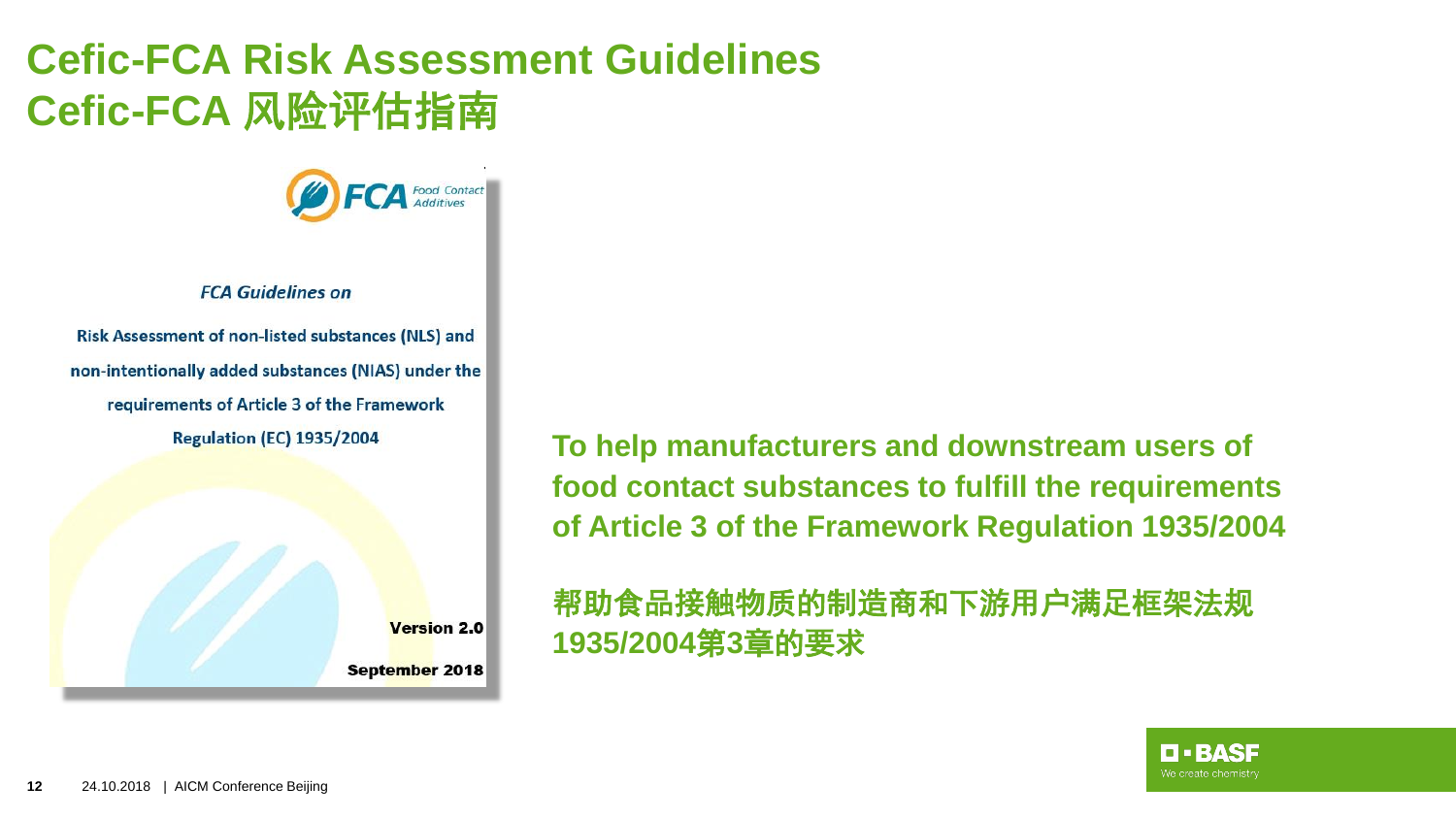# **Printed Packaging Value Chain** 油墨印刷包装产业链

| <b>Printing Ink Ingredients</b>                                          | <b>Printing Ink Types</b>                                    | <b>Printing Technology &amp;</b>  | <b>Substrates, Packaging</b>                               | <b>Packaging &amp; Food Types</b>                                            |
|--------------------------------------------------------------------------|--------------------------------------------------------------|-----------------------------------|------------------------------------------------------------|------------------------------------------------------------------------------|
| 油墨组分                                                                     | 油墨类型                                                         | Machines 印刷技术&设备                  | Materials 基材、包装材料                                          | 包装 & 食品类型                                                                    |
| <b>Binders</b><br>- polyacrylates<br>- polyurethanes<br>- nitrocellulose | Liquid<br>- Solvent based<br>- Water based<br>- Energy cured | Flexo<br><b>Offset</b><br>Gravure | <b>Paper&amp;board</b><br><b>Plastic</b><br>Metal<br>Glass | <b>Flexible</b><br>- Paper, plastic bags<br><b>Rigid</b><br>- Boxes, bottles |
| <b>Additives</b>                                                         | Paste, Oil based                                             | Screen                            |                                                            |                                                                              |

- Dispersants
- Photo-stabilizers…
- **Photo-initiators**
- **Colorants**
- **Solvents** 
	- Ethylacetate, water…

- Sheet-fed

- Web-fed

- Energy cured

- 
- **Digital**

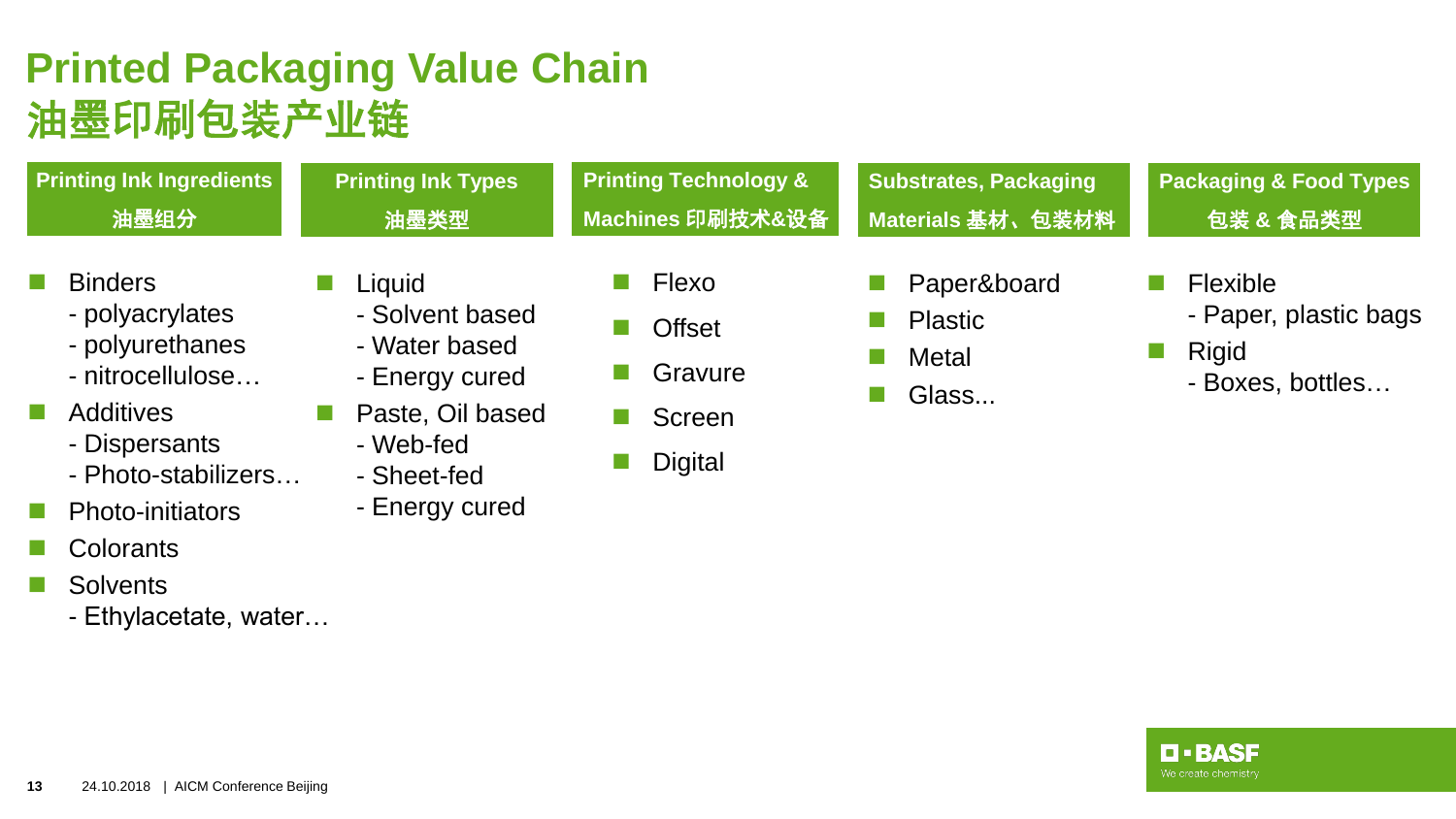# **European Regulatory Landscape of Printing Inks** 欧洲油墨法规一览



#### **EU**

- **Regulation (EC) 1935/2004**
- **- Regulation (EC) 2023/2006**
- CoE Res AP(2005) 2, out of date
- pFCM Measure: on-hold



#### **F, NL**

- **Colorants**
- Brochure No 1227
- Warenwet Ch. II,X, XI

#### **GER**

- Ordinance-Draft 2016 on-hold
- BfR Submission & Approval



#### **Associations** - e.g. EuPIA Guideline



#### **CH**

- **Ordinance** Annex 10, Positive List **Update** In collaboration with BfR

**Brand Owners** - e.g. Guidelines

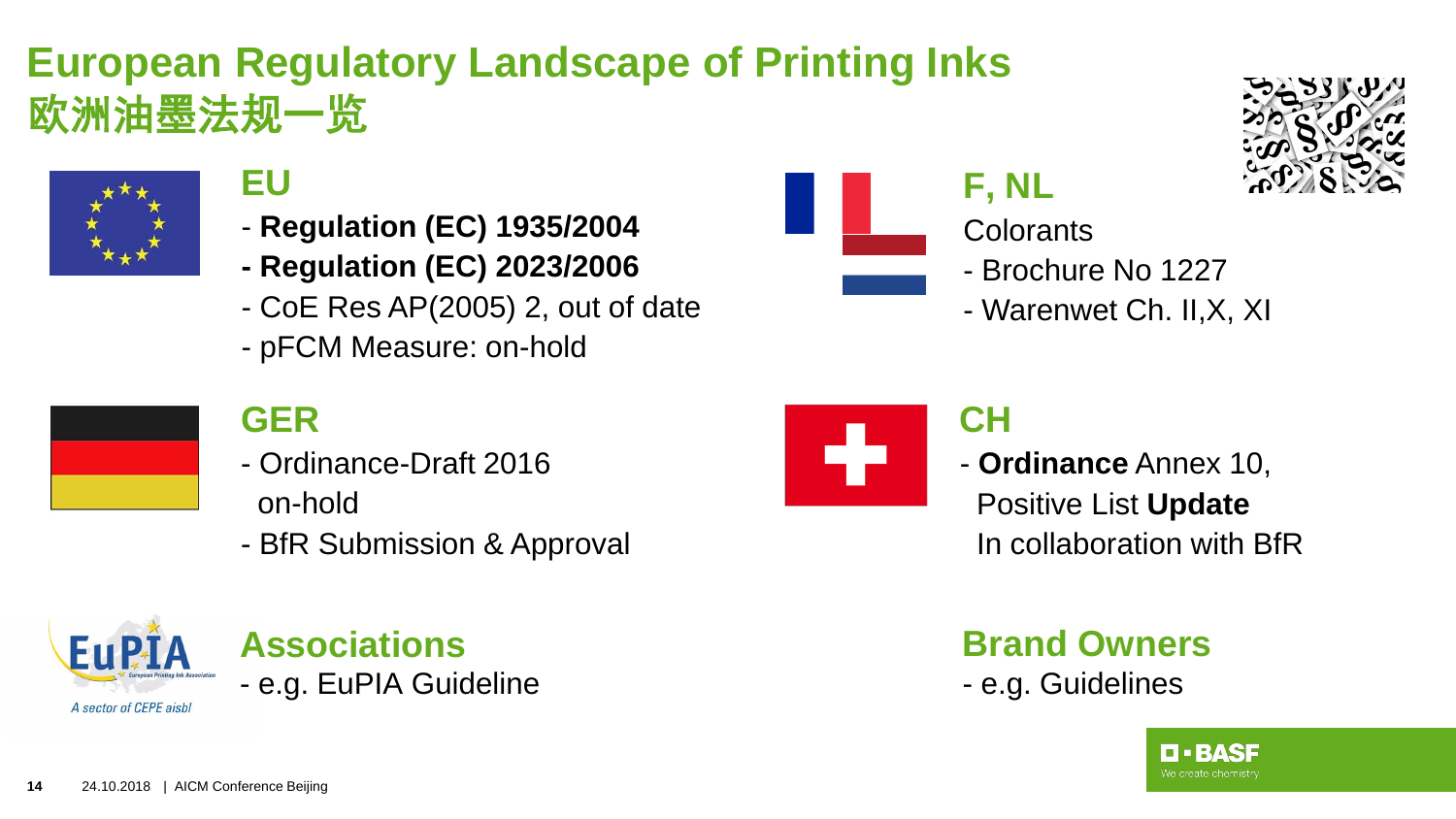# **Swiss Ordinance SR 817.023.21** 瑞士油墨法规



- **Positive list** A, B in **Annex 10** + SML read across plastic list Annex 2 正面清单
	- **Five categories**: Monomers, Additives, Photoinitiators, Colorants, Solvents 单体、添加剂、光引发剂、着色剂和溶剂
	- **NIAS** risk self-assessment required NIAS需进行自我风险评估
- **Application** 应用
	- Indirect food contact 非直接接触食品
- **Update** 更新
	- Non-evaluated substances & new entries 未评估物质和新物质

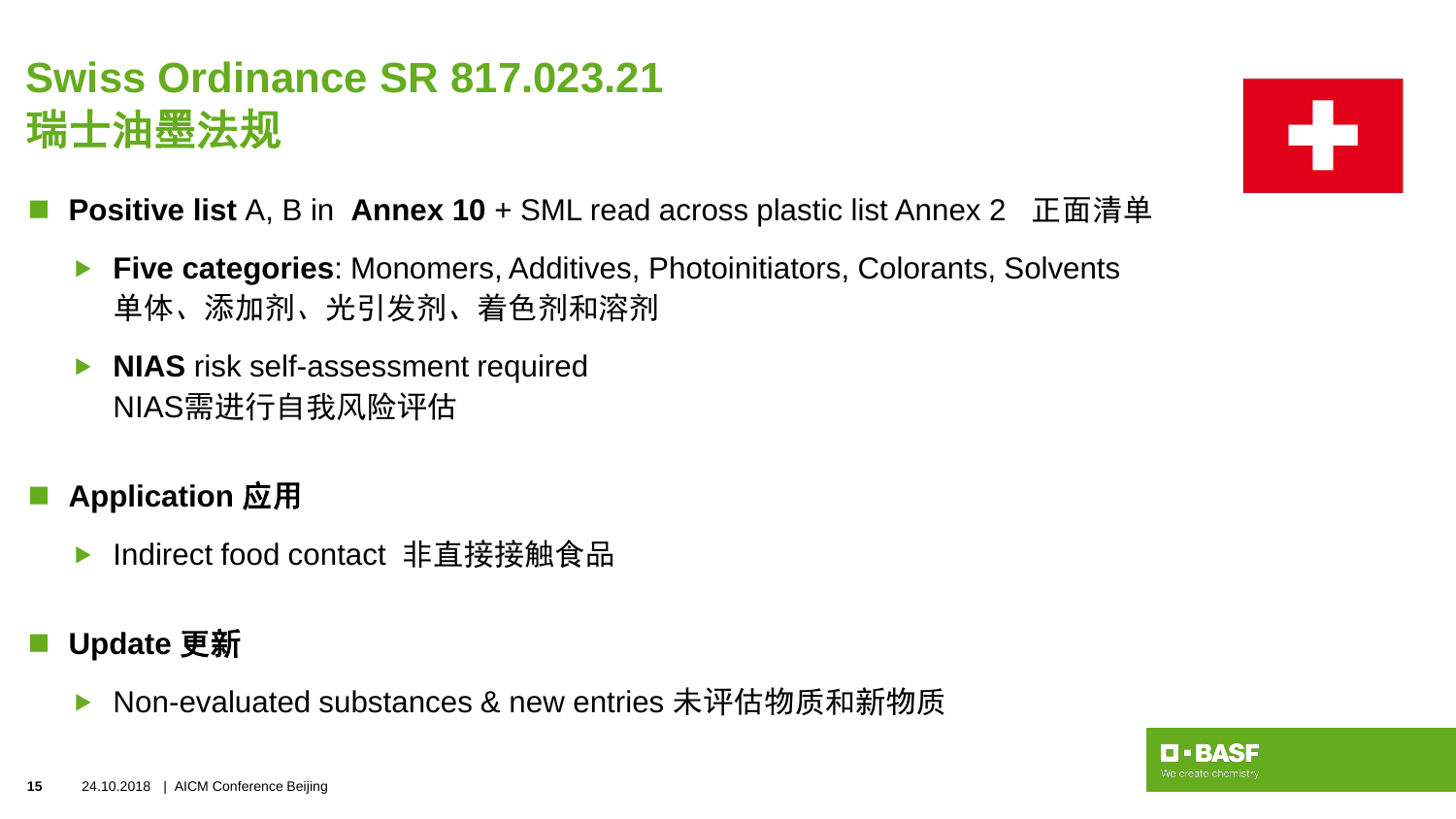# **German Draft of Printing Inks Ordinance** 德国油墨法规草案

- **Positive List** of Monomers, Additives, Photoinitiators, Colorants, Solvents 正面清单
	- **Non-listed** substances allowed in **indirect food contact** if migration **< DL** = 0.01 mg/kg
	- **Exempted** are substances applied on **absolute barrier** e.g. metal cans
	- **Application** 应用
		- Indirect food contacte.g. surface printing 非直接接触食品, 如表面印刷
		- **Direct** food contact 直接接触食品
			- Intentional e.g. paper bags 有意接触, 如纸袋
			- *Non-intentional* but foreseeable e.g. napkins 非有意但预期有接触, 如纸巾
- **Update** 更新
	- No, currently on-hold 无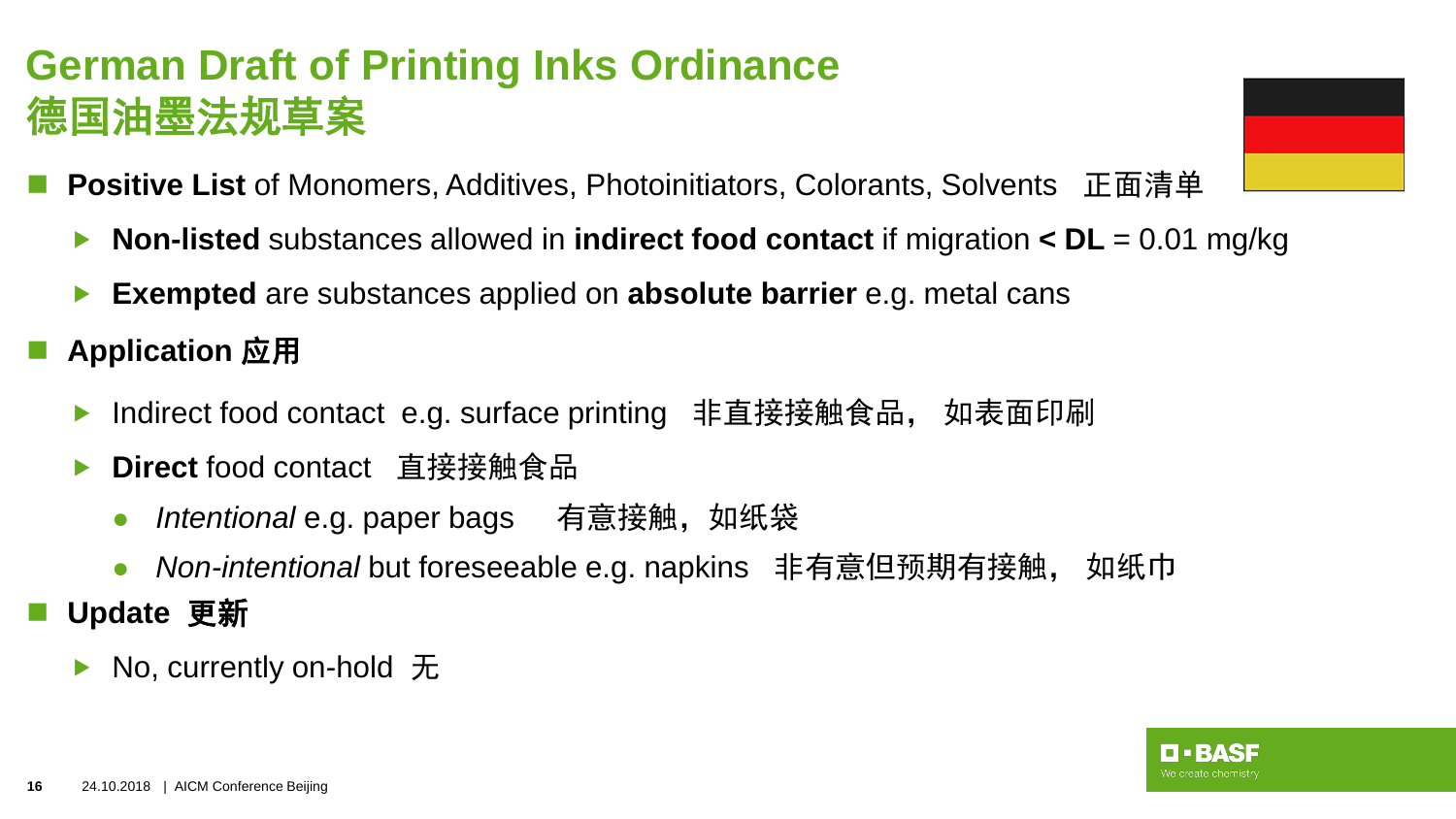## **Regulation Framework** 法规框架



- **Framework Regulation** 1935/2004 e.g. **Art. 3** not to endanger human health etc.
- **GMP** Regulation 2023/2006 for FCM incl. application of printing inks, Set-Off (ANNEX)
- **Plastic Regulation** 10/2011, use of SML values in Annex 1,
- **National** Regulation GER, NL, F **Colorants Purity**: e.g. heavy metals, PAAs…
- Swiss Ordinance
	- $\triangleright$  Annex 10, updates and new entries on a regular scheme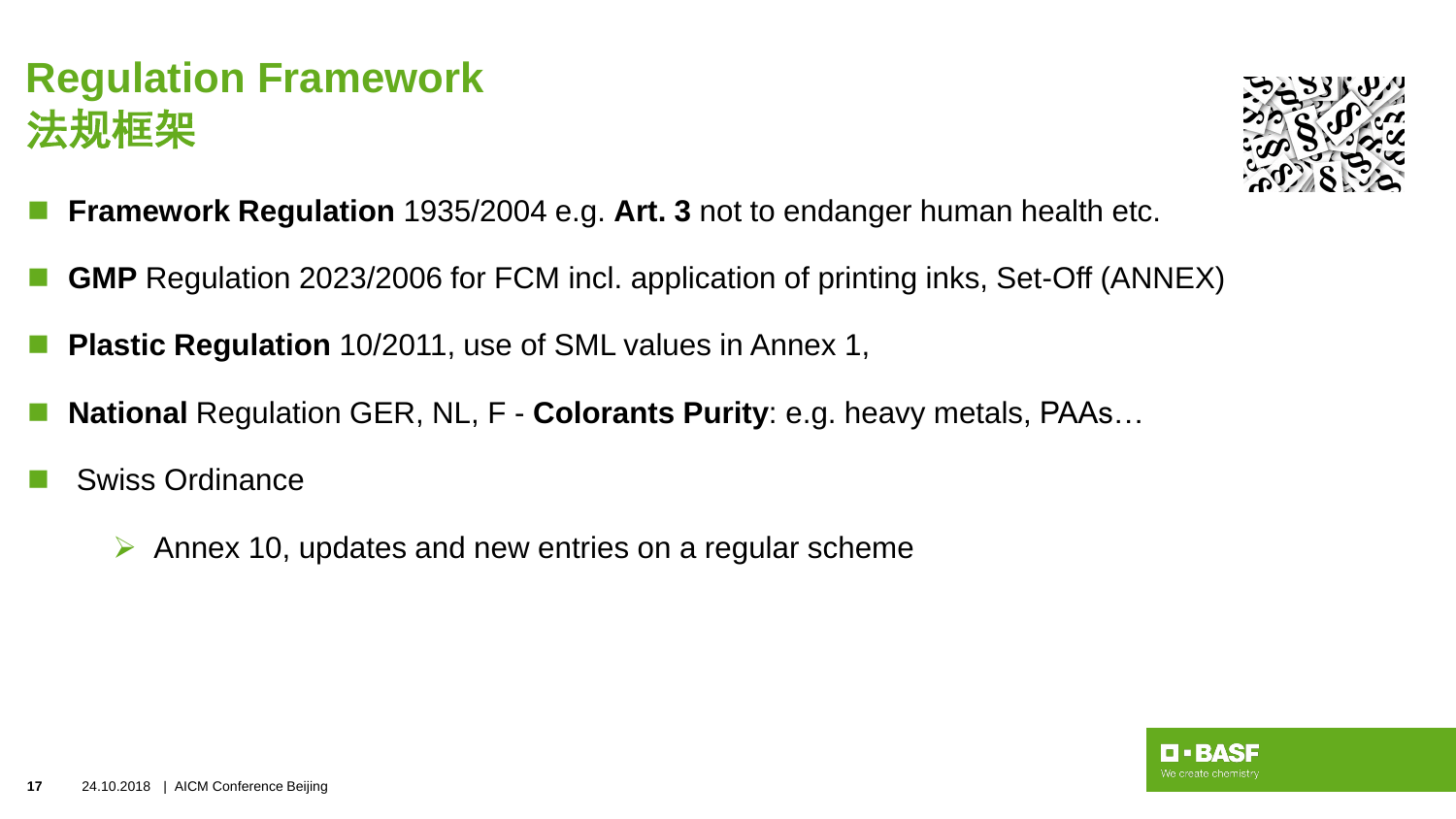# **BfR IX - Purity Requirements for Colorants BfR**建议**IX –** 着色剂的纯度要求

The detection limit is 0.01 mg/kg and applies to the sum of the released primary aromatic amines 检出限为0.01 mg/kg适用于所释放的初级芳香胺总和

**Primary aromatic amines classified as carcinogens in classes 1A and** 1B of the CLP Regulation (EC) 1272/2008 may not be released referred to the single substance with a detection limit of 0.002 mg/kg food or food simulant 不得释放根据CLP法规(EC) 1272/2008被分类为<u>致癌性类别1A和1B</u>的 PAAs,检出限为0.002 mg / kg食品或食品模拟物的单个物质